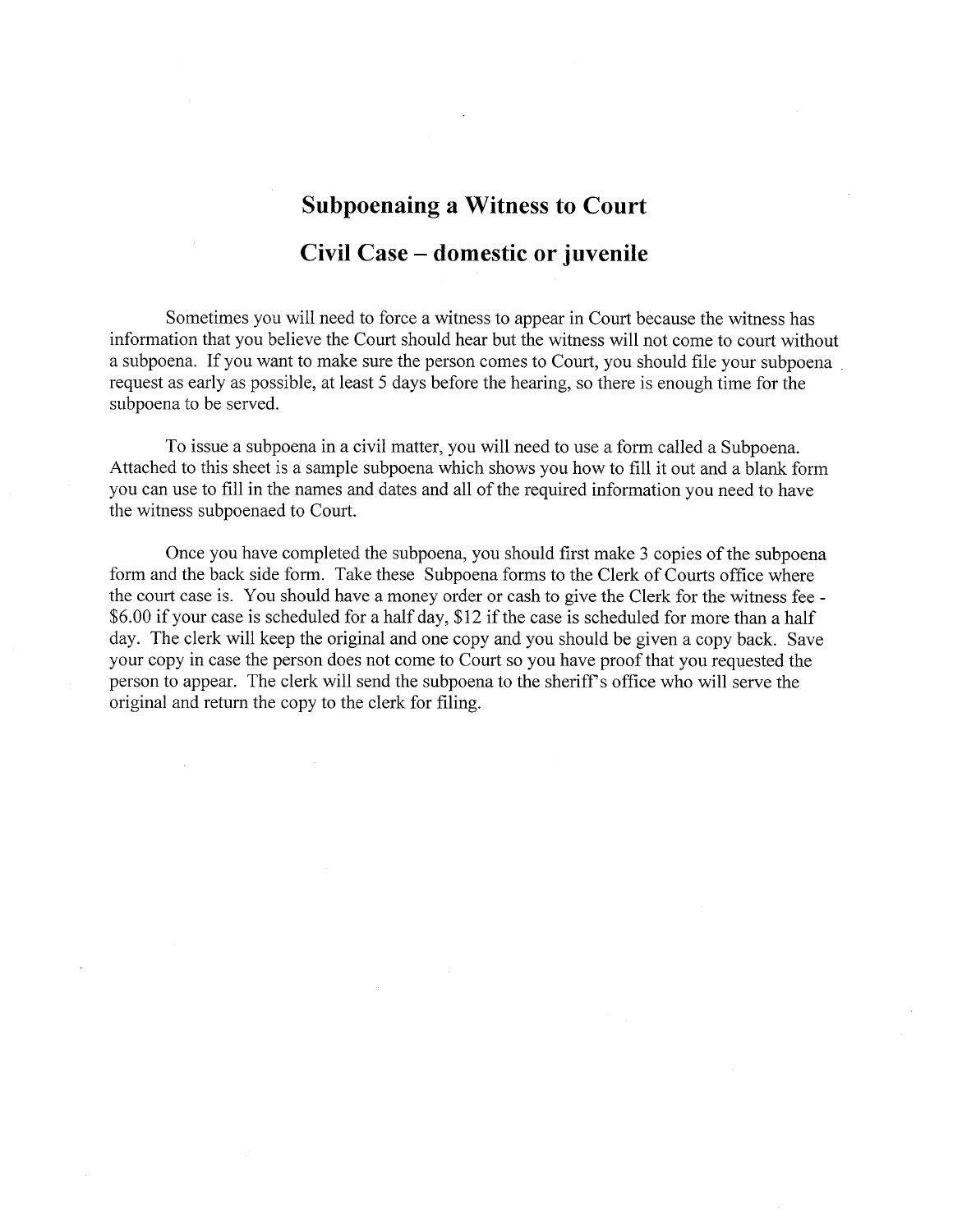Ullenthal Southeastern, Inc., 1-800-837-1904, 65627G <機能計

| GOLDENHOD-Allomoy's Copy:                                                                                                                                                   | <b>COURT OF COMMON PLEAS</b> Fill in the Name of the County                                                                                                                    | WHITE-To be returned after Service completed by Sheriff or Process Server with Proof of Service; YELLOW-To be served on Witness; PINK-Clerk's Copy;                                                                                                                                                                                                                                                                                                                          | COUNTY, OHIO                                           |
|-----------------------------------------------------------------------------------------------------------------------------------------------------------------------------|--------------------------------------------------------------------------------------------------------------------------------------------------------------------------------|------------------------------------------------------------------------------------------------------------------------------------------------------------------------------------------------------------------------------------------------------------------------------------------------------------------------------------------------------------------------------------------------------------------------------------------------------------------------------|--------------------------------------------------------|
| Fill in the Name of the Plaintiff                                                                                                                                           | Plaintiff                                                                                                                                                                      | Case No. Fill in the Case Number                                                                                                                                                                                                                                                                                                                                                                                                                                             |                                                        |
| VS.<br><b>Eill in the Name of the Defendant</b><br>The State of Ohio<br>Fill in the Name of the County County, ss:                                                          | Defendant                                                                                                                                                                      | <b>SUBPOENA</b><br>$\sqrt{ C }$                                                                                                                                                                                                                                                                                                                                                                                                                                              | $\Box$ Criminal<br>Duces Tecum (check this if you want |
| To the Sheriff of Fill in the Name of the County County, Ohio, Greetings:                                                                                                   |                                                                                                                                                                                |                                                                                                                                                                                                                                                                                                                                                                                                                                                                              | someone to bring<br>something with them)               |
| Fill in the Name of the Person you want to<br>- subpoena<br>(Name)<br>of the You - the Plaintiff or Defendant<br>YOU ARE FURTHER ORDERED TO BRING WILLYOU:                  | Plaintiff/Defendant <sup>®</sup><br>Put in here any paperwork, pictures or other priysics items you want the<br>person to bring and make sure and check the "due syte eum" box | YOU ARE HEREBY COMMANDED TO SUBPOENA THE FOLLOWING NAMED PERSON, to-wit:<br>Fill in the street address of person to subpoena<br>(Address)<br>City, state and zipcode of person to subpoena<br>To be and appear before use Court of Common Pleas of the County of Fill in the Name of the County<br>City where Court is Olighing date of day of Month of hearing A.D. 20 year<br>at time o'clock AM M. to Mill as a witness in a certain case pending in said court on behalf |                                                        |
| held in contempt of Court for failure to appear.<br>mileage in amount of $\frac{1}{2}$ is attached.<br>See the back of this form for your rights and duties under subpoena. |                                                                                                                                                                                | and not depart the Court without leave, And therein to fail not, under peraity of the law, and to have then and<br>there this writ. Present this subpoena to the Clerk of Court upon your anxy and before you leave. You may be<br>Person being subpoenaed resides outside the county in which court is oday of the witness fee and<br>Sign your name here                                                                                                                   | Attorney for (Defendant - Plaintiff)                   |
| <b>RETURN OF SERVICE</b><br>Leave<br>Service \$__this<br>Blank                                                                                                              | <b>DATE OF SERVICE</b><br>Leave this Blank<br><b>Type of Service</b>                                                                                                           | WITNESS my hand and Seal of said<br>Court this ___________________ day of<br>LEAVE THIS                                                                                                                                                                                                                                                                                                                                                                                      | 20                                                     |
| Blank<br>Mileage \$<br>$$\,$ $$\,$<br>Total                                                                                                                                 | $\Box$ Personal<br>Residential<br>$\Box$<br>By leaving copy with                                                                                                               | <b>BLANK</b><br>Leave this Blank Court                                                                                                                                                                                                                                                                                                                                                                                                                                       |                                                        |
| Sheriff - Ballff - Process Server                                                                                                                                           |                                                                                                                                                                                | Fee paid to witness by clerk \$                                                                                                                                                                                                                                                                                                                                                                                                                                              | Deputy Clerk                                           |

NOTE: PRESENT THIS SUBPOENA TO THE CLERK OF COURTS FOR PAYMENT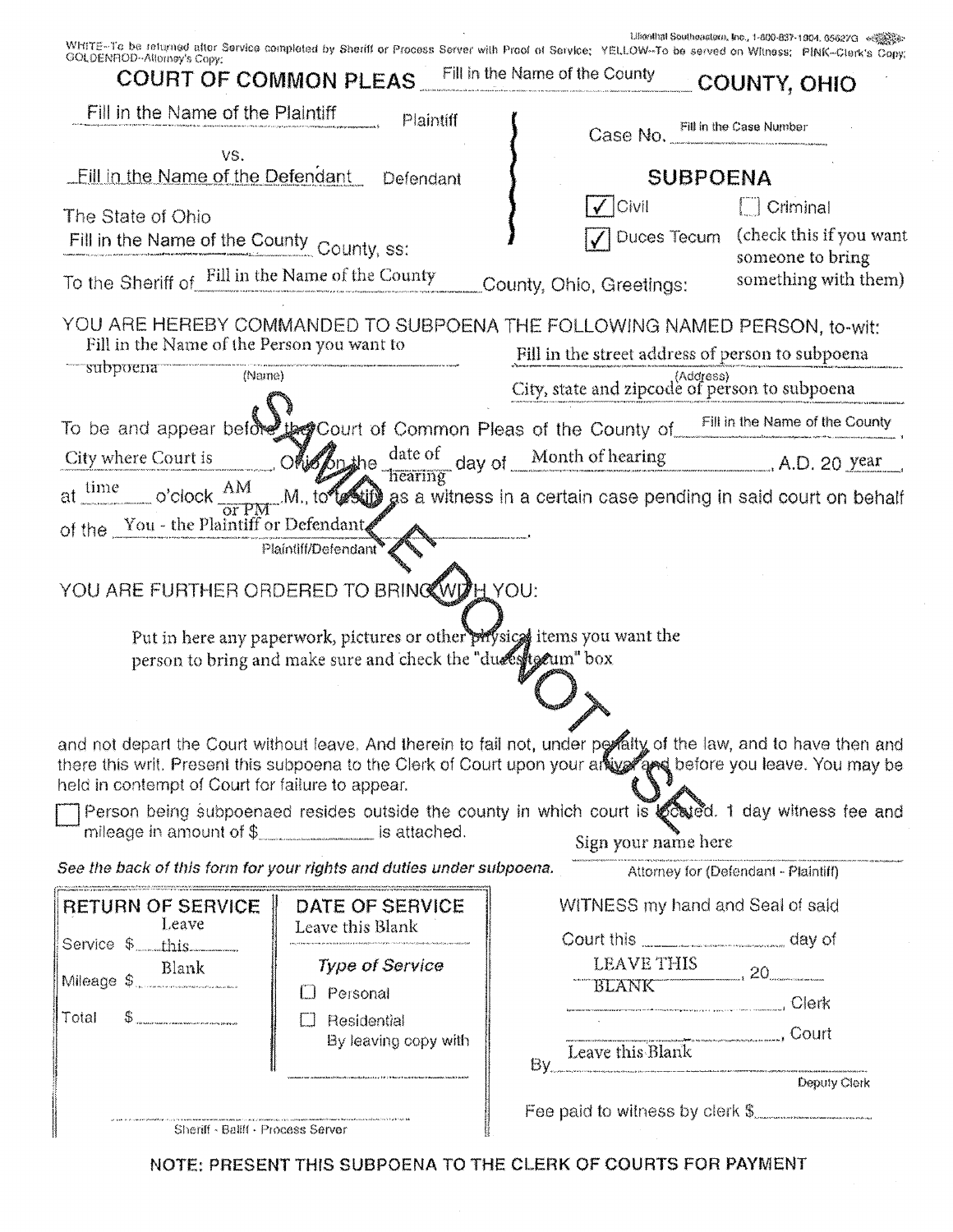Lilionthat Southeastern, Inc., 1-200-837-1904, 65627G @@@@@ w:

| $A \cap H \cap H$ $A \cap H$                                                                                                                     | $\mathcal{L}$ $\mathcal{L}$ $\mathcal{L}$ $\mathcal{L}$ $\mathcal{L}$ $\mathcal{L}$ $\mathcal{L}$ $\mathcal{L}$ $\mathcal{L}$ $\mathcal{L}$ $\mathcal{L}$ $\mathcal{L}$ $\mathcal{L}$ $\mathcal{L}$ $\mathcal{L}$ $\mathcal{L}$ $\mathcal{L}$ $\mathcal{L}$ $\mathcal{L}$ $\mathcal{L}$ $\mathcal{L}$ $\mathcal{L}$ $\mathcal{L}$ $\mathcal{L}$ $\mathcal{$ |  |
|--------------------------------------------------------------------------------------------------------------------------------------------------|-------------------------------------------------------------------------------------------------------------------------------------------------------------------------------------------------------------------------------------------------------------------------------------------------------------------------------------------------------------|--|
| GOLDENROD-Attorney's Copy;                                                                                                                       |                                                                                                                                                                                                                                                                                                                                                             |  |
| WHITE–To be returned after Service c∎mpleted by Shentf or Process Server with Proof of Service: YELLOW–T⊕ be served on Witness; PINK–Clerk's Cop |                                                                                                                                                                                                                                                                                                                                                             |  |

| <b>COURT OF COMMON PLEAS</b>                                                                          |                                                                                                                                |                                            | COUNTY, OHIO<br>)<br>Domestic Relations/Juvenile Division                                                                                                                                                                      |  |
|-------------------------------------------------------------------------------------------------------|--------------------------------------------------------------------------------------------------------------------------------|--------------------------------------------|--------------------------------------------------------------------------------------------------------------------------------------------------------------------------------------------------------------------------------|--|
|                                                                                                       | .<br>В континенти или чем исторической используется и просто состоят состояние по может просто не не от может постояние<br>VS. | Plaintiff<br>Defendant                     | Case No.<br><b>SUBPOENA</b><br><b>Civil Civil</b><br><i>Criminal</i>                                                                                                                                                           |  |
| The State of Ohio<br>$\overline{\phantom{iiiiiiiiiiiiiiiiiiiiiiiiiiiiiiiiiiiiiiiiiiiii}}$ County, ss: |                                                                                                                                |                                            | Duces Tecum                                                                                                                                                                                                                    |  |
|                                                                                                       |                                                                                                                                | To the Sheriff of County, Ohio, Greetings: |                                                                                                                                                                                                                                |  |
|                                                                                                       |                                                                                                                                |                                            | YOU ARE HEREBY COMMANDED TO SUBPOENA THE FOLLOWING NAMED PERSON, to-wit:                                                                                                                                                       |  |
| (Name)                                                                                                |                                                                                                                                | (Address)                                  |                                                                                                                                                                                                                                |  |
|                                                                                                       |                                                                                                                                |                                            | To be and appear before the Court of Common Pleas of the County of the County of the state of the state of the County of the and appear of the County of the and appear of the County of the analysis of the analysis of the a |  |
|                                                                                                       |                                                                                                                                |                                            | $\sim$ Ohio on the $\sim$ day of $\sim$ 1.0. 20 $\sim$                                                                                                                                                                         |  |
|                                                                                                       |                                                                                                                                |                                            | at ______ o'clock ________.M., to testify as a witness in a certain case pending in said court on behalf                                                                                                                       |  |
|                                                                                                       |                                                                                                                                | Plaintiff/Defendant                        |                                                                                                                                                                                                                                |  |

YOU ARE FURTHER ORDERED TO BRING WITH YOU:

and not depart the Court without leave. And therein to fail not, under penalty of the law, and to have then and there this writ. Present this subpoena to the Clerk of Court upon your arrival and before you leave. You may be held in contempt of Court for failure to appear.

Person being subpoenaed resides outside the county in which court is located. 1 day witness fee and mileage in amount of \$\_\_\_\_\_\_\_\_\_\_\_\_\_\_\_\_ is attached.

|                                   | See the back of this form for your rights and duties under subpoena. | Attorney for (Defendant - Plaintiff) |
|-----------------------------------|----------------------------------------------------------------------|--------------------------------------|
| RETURN OF SERVICE                 | DATE OF SERVICE                                                      | WITNESS my hand and Seal of said     |
| Service \$                        |                                                                      | day of<br>Court this                 |
| Mileage \$                        | <b>Type of Service</b>                                               | 20                                   |
|                                   | l™ersonal                                                            | Clerk                                |
| S<br>Total                        | Residential<br>By leaving copy with                                  | Court                                |
|                                   | By                                                                   |                                      |
|                                   |                                                                      | Deputy Clerk                         |
|                                   |                                                                      | Fee paid to witness by clerk \$      |
| Sheriff - Baliff - Process Server |                                                                      |                                      |

NOTE: PRESENT THIS SUBPOENA TO THE CLERK OF COURTS FOR PAYMENT